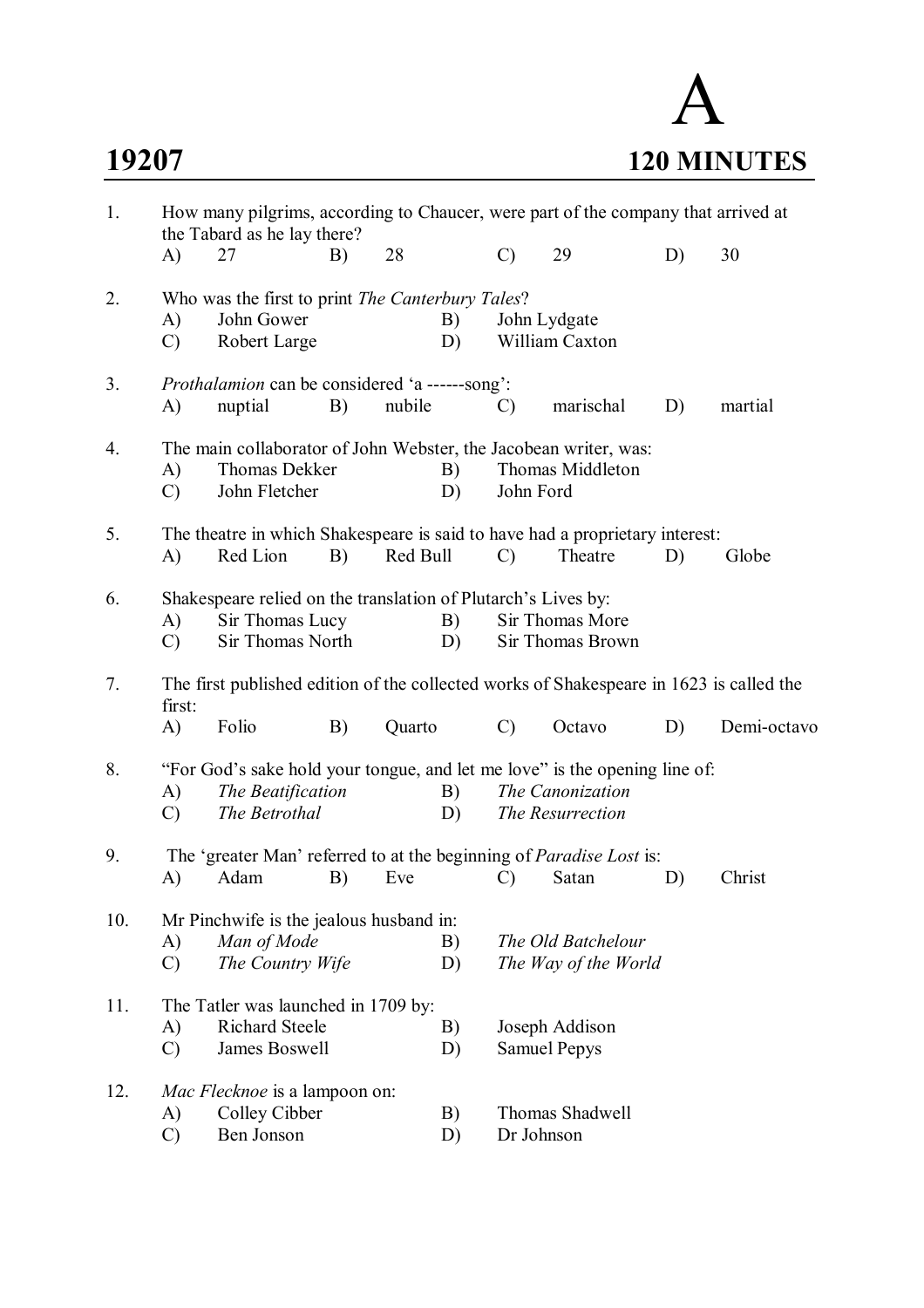| 13. | A)                  | Wordsworth has said that poetry is the 'spontaneous overflow' of powerful:<br>emotions                                                                                           | B) | things   |          | $\mathcal{C}$ | reflections                                       | D) | recollections |
|-----|---------------------|----------------------------------------------------------------------------------------------------------------------------------------------------------------------------------|----|----------|----------|---------------|---------------------------------------------------|----|---------------|
| 14. | A)<br>$\mathcal{C}$ | Lines from the "Ballad of Sir Patrick Spence" are quoted as the epigraph to:<br>The Prelude<br>Dejection: An Ode                                                                 |    |          | B)<br>D) |               | Ode on Intimations of Immortality<br>Areopagitica |    |               |
| 15. | A)                  | Childe Harold's Pilgrimage is an autobiographical work by:<br>Voltaire                                                                                                           | B) | Rousseau |          | $\mathcal{C}$ | Montesquieu D)                                    |    | <b>Byron</b>  |
| 16. | A)<br>$\mathcal{C}$ | The Modern Prometheus is part of the title:<br>Frankenstein<br>Melmoth the Wanderer                                                                                              |    |          | B)<br>D) | Dracula       | Mysteries of Udolpho                              |    |               |
| 17. | A)                  | Northanger Abbey is a satire on the ---------novel:<br>dramatic                                                                                                                  | B) | baroque  |          | $\mathcal{C}$ | gothic                                            | D) | grotesque     |
| 18. | A)<br>$\mathcal{C}$ | Characters of Shakespeare's Plays and On the English Comic Writers are works by:<br>Sir Walter Scott<br>Leigh Hunt                                                               |    |          | B)<br>D) |               | William Hazlitt<br>Robert Southey                 |    |               |
| 19. | A)<br>$\mathcal{C}$ | The Victorian Compromise and its Enemies is the opening chapter of The Victorian<br>Age in Literature by:<br>G.K. Chesterton<br>Arnold Toynbee                                   |    |          | B)<br>D) | H.G. Wells    | Thomas Carlyle                                    |    |               |
| 20. | A)                  | The members of the Pre-Raphaelite Brotherhood were primarily:<br>poets                                                                                                           | B) | painters |          | $\mathcal{C}$ | musicians                                         | D) | critics       |
| 21. | A)<br>$\mathcal{C}$ | Apologia Pro Vita Sua is a defence of the life and opinions of:<br><b>Charles Kingsley</b><br>A.C. Swinburne                                                                     |    |          | B)<br>D) |               | Oscar Wilde<br>J.H. Newman                        |    |               |
| 22. | A)<br>$\mathcal{C}$ | The death of Little Nell in Dickens' novel---------- is unfailingly mentioned in any<br>discussion of 'Victorian sentimentality':<br>David Copperfield<br>A Christmas Carol      |    |          | B)<br>D) |               | Nicholas Nickleby<br>The Old Curiosity Shop       |    |               |
| 23. | $\bf{A}$            | "---------was done, and the President of the Immortals, in Aeschylean phrase, had<br>ended his sport with Tess." Complete the quote, choosing from the words below:<br>'Justice' | B) | 'Enough' |          | $\mathcal{C}$ | 'All'                                             | D) | 'Nothing'     |
| 24. | A)<br>$\mathcal{C}$ | George Bernard Shaw was one of the founders of the:<br><b>British Museum</b><br><b>Fabian Society</b>                                                                            |    |          | B)<br>D) |               | National Gallery<br><b>Saturday Review</b>        |    |               |
| 25. | friend:             | The poetry of G.M. Hopkins was collected and published after the poet's death by his                                                                                             |    |          |          |               |                                                   |    |               |
|     | A)<br>$\mathcal{C}$ | Max Brod<br>Cardinal Newman                                                                                                                                                      |    |          | B)<br>D) |               | Robert Bridges<br><b>Coventry Patmore</b>         |    |               |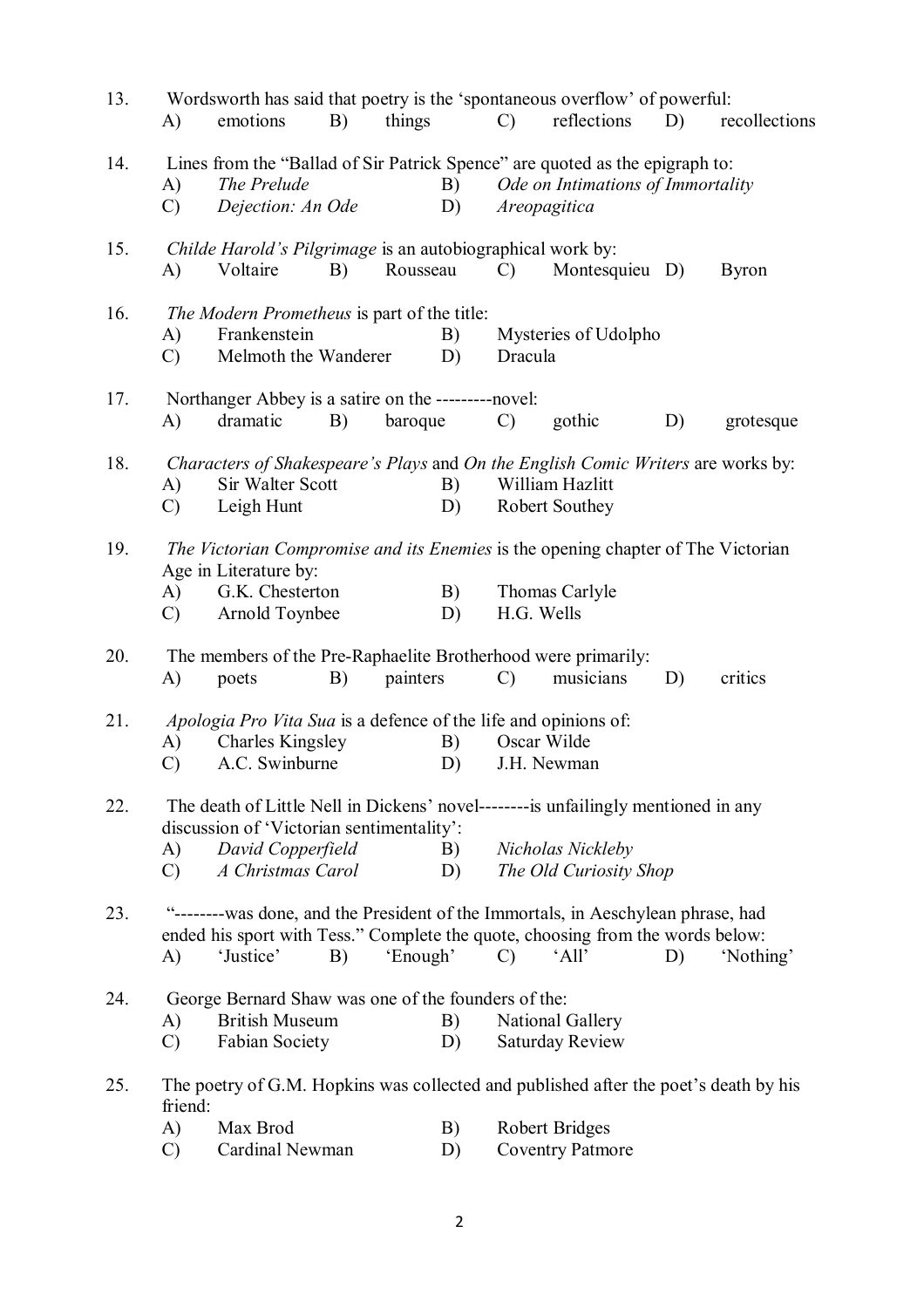| 26. |                                                                          |                                                                       |            | "If I should die, think only this of me;/That there's some corner of a foreign field/That |  |  |  |  |  |
|-----|--------------------------------------------------------------------------|-----------------------------------------------------------------------|------------|-------------------------------------------------------------------------------------------|--|--|--|--|--|
|     |                                                                          | is forever England." These are lines from the poem by:                |            |                                                                                           |  |  |  |  |  |
|     | A)                                                                       | Wilfred Owen                                                          | B)         | Siegfried Sassoon                                                                         |  |  |  |  |  |
|     | $\mathcal{C}$                                                            | <b>Rupert Brooke</b>                                                  | D)         | <b>Rudyard Kipling</b>                                                                    |  |  |  |  |  |
| 27. | Who among of the 'Pink poets' was named Poet Laureate:                   |                                                                       |            |                                                                                           |  |  |  |  |  |
|     | A)                                                                       | Stephen Spender                                                       | B)         | W.H. Auden                                                                                |  |  |  |  |  |
|     | $\mathcal{C}$                                                            | Cecil Day Lewis                                                       | D)         | Louis MacNeice                                                                            |  |  |  |  |  |
| 28. |                                                                          | "Rage, rage against the dying of the light" is a line from a poem by: |            |                                                                                           |  |  |  |  |  |
|     | A)                                                                       | W.B. Yeats                                                            | B)         | Jules Laforgue                                                                            |  |  |  |  |  |
|     | $\mathcal{C}$                                                            | Arthur Rimbaud                                                        | D)         | <b>Dylan Thomas</b>                                                                       |  |  |  |  |  |
|     |                                                                          |                                                                       |            |                                                                                           |  |  |  |  |  |
| 29. |                                                                          | The 'first masterpiece of Modernism in English' was:                  |            |                                                                                           |  |  |  |  |  |
|     | A)                                                                       | The Waste Land                                                        | B)         | <i>Ulysses</i>                                                                            |  |  |  |  |  |
|     | $\mathcal{C}$                                                            | Finnegan's Wake                                                       | D)         | The Love Song of J. Alfred Prufrock                                                       |  |  |  |  |  |
| 30. |                                                                          | Henry II's conflict with Thomas Becket is dramatized in the play:     |            |                                                                                           |  |  |  |  |  |
|     | A)                                                                       | Curtmantle                                                            | B)         | The Dark is Light Enough                                                                  |  |  |  |  |  |
|     | $\mathcal{C}$                                                            | A Yard of Sun                                                         | D)         | Duel of Angels                                                                            |  |  |  |  |  |
| 31. |                                                                          | The expression 'The horror! The horror!' occurs in:                   |            |                                                                                           |  |  |  |  |  |
|     | (A)                                                                      | <b>Heart of Darkness</b>                                              | B)         | The Waste Land                                                                            |  |  |  |  |  |
|     | $\mathcal{C}$                                                            | Murder in the Cathedral                                               | D)         | Lord Jim                                                                                  |  |  |  |  |  |
| 32. |                                                                          | The mother of Paul Morel in Sons and Lovers is:                       |            |                                                                                           |  |  |  |  |  |
|     |                                                                          | Miriam Leivers                                                        |            |                                                                                           |  |  |  |  |  |
|     | A)                                                                       |                                                                       | B)         | Gertrude Coppard                                                                          |  |  |  |  |  |
|     | $\mathcal{C}$                                                            | Clara Dawes                                                           | D)         | Jessie Chambers                                                                           |  |  |  |  |  |
| 33. | Venereal disease and moral contamination are the themes of Ibsen's play: |                                                                       |            |                                                                                           |  |  |  |  |  |
|     | A)                                                                       | A Doll's House                                                        | B)         | Ghosts                                                                                    |  |  |  |  |  |
|     | $\mathcal{C}$                                                            | Peer Gynt                                                             | D)         | An Enemy of the People                                                                    |  |  |  |  |  |
| 34. | The playwright commonly associated with 'kitchen sink' drama:            |                                                                       |            |                                                                                           |  |  |  |  |  |
|     | A)                                                                       | John Osborne                                                          | B)         | Jean Anouilh                                                                              |  |  |  |  |  |
|     | $\mathcal{C}$                                                            | Arnold Wesker                                                         | D)         | Sean O'Casey                                                                              |  |  |  |  |  |
|     |                                                                          |                                                                       |            |                                                                                           |  |  |  |  |  |
| 35. |                                                                          | The writer of <i>The Aran Islands</i> (1907):                         |            |                                                                                           |  |  |  |  |  |
|     | A)                                                                       | $J.M.$ Synge $B)$                                                     | J.M. Murry | G.M. Hopkins D)<br>E.M. Forster<br>$\mathcal{C}$                                          |  |  |  |  |  |
| 36. |                                                                          |                                                                       |            | Identify the Nobel prize-winning Irish writer who was decorated for his role in           |  |  |  |  |  |
|     |                                                                          | the French Resistance in World War II:                                |            |                                                                                           |  |  |  |  |  |
|     | A)                                                                       | George Bernard Shaw                                                   | B)         | W.B.Yeats                                                                                 |  |  |  |  |  |
|     | $\mathcal{C}$                                                            | Samuel Beckett                                                        | D)         | <b>Seamus Heaney</b>                                                                      |  |  |  |  |  |
| 37. |                                                                          | The novel by Iris Murdoch which won the Booker Prize in 1978:         |            |                                                                                           |  |  |  |  |  |
|     | A)                                                                       | Under the Net                                                         | B)         | The Bell                                                                                  |  |  |  |  |  |
|     |                                                                          |                                                                       |            |                                                                                           |  |  |  |  |  |

C) *The Red and the Green* D) *The Sea, the Sea*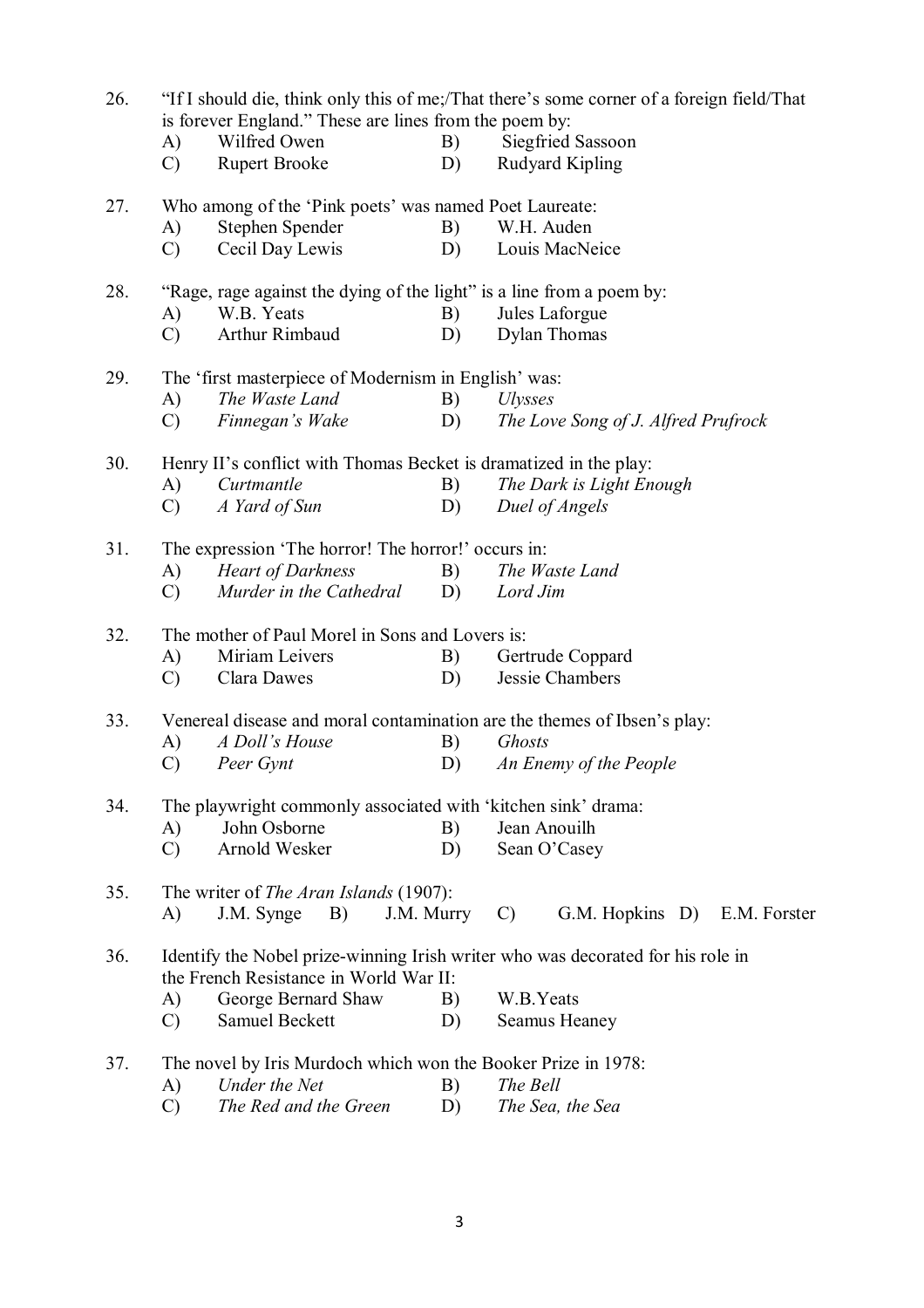| 38. |               | The author of The Buddha of Suburbia:                                   |    |                                                                                           |
|-----|---------------|-------------------------------------------------------------------------|----|-------------------------------------------------------------------------------------------|
|     | A)            | Vikram Seth                                                             | B) | Vikram Chandra                                                                            |
|     | $\mathcal{C}$ | <b>Rohinton Mistry</b>                                                  | D) | Hanif Kureishi                                                                            |
| 39. | poem by:      |                                                                         |    | "I'm Nobody! Who are you?/Are you Nobody too?" These lines are from a                     |
|     | A)            | Anne Bradstreet                                                         | B) | Sarah Platt                                                                               |
|     | $\mathcal{C}$ | Sarah Fuller                                                            | D) | <b>Emily Dickinson</b>                                                                    |
| 40. |               | For the <i>Union Dead</i> (1964) is a collection of poems by:           |    |                                                                                           |
|     | A)            | <b>Robert Frost</b>                                                     | B) | Robert Lowell                                                                             |
|     | $\mathcal{C}$ | John Crowe Ransom                                                       | D) | Randall Jarrell                                                                           |
| 41. |               | Europe to 'affront her destiny":                                        |    | In the beginning of this classic American novel Isabel Archer, the heroine, sets out for  |
|     | A)            | The Princess Casamassima                                                | B) | Daisy Miller                                                                              |
|     | $\mathcal{C}$ | The Portrait of a Lady                                                  | D) | <b>What Maisie Knew</b>                                                                   |
| 42. |               | The first American playwright to win the Nobel Prize in Literature was: |    |                                                                                           |
|     | A)            | Eugene O'Neill                                                          | B) | Tennessee Williams                                                                        |
|     | $\mathcal{C}$ | <b>Arthur Miller</b>                                                    | D) | Sinclair Lewis                                                                            |
| 43. |               |                                                                         |    | 'I speak three languages, write in/Two, dream in one." Identify the speaker:              |
|     | A)            | Raja Rao                                                                | B) | R.K. Narayan                                                                              |
|     | $\mathcal{C}$ | Kamala Das                                                              | D) | Meena Alexander                                                                           |
| 44. |               | Bakha is the protagonist of the novel:                                  |    |                                                                                           |
|     | A)            | Untouchable                                                             | B) | Coolie                                                                                    |
|     | $\mathcal{C}$ | The Cat and Shakespeare                                                 | D) | Kanthapura                                                                                |
| 45. |               | The Lion and the Jewel and The Trials of Brother Jero are plays by:     |    |                                                                                           |
|     | A)            | Wole Soyinka                                                            | B) | Ngugi Wa Thiongo                                                                          |
|     | $\mathcal{C}$ | Chinua Achebe                                                           | D) | Christopher Okigbo                                                                        |
| 46. |               | Michael Ondaatje won the Booker prize in 1992 for the work:             |    |                                                                                           |
|     | A)            | Coming Through Slaughter B)                                             |    | Running in the Family                                                                     |
|     | $\mathcal{C}$ | The English Patient                                                     | D) | Anil's Ghost                                                                              |
| 47. |               |                                                                         |    | <i>Woman to Man</i> (1949) and <i>The Other Half</i> (1966) are collections of poetry by: |
|     | A)            | A.D. Hope                                                               | B) | Judith Wright                                                                             |
|     | $\mathcal{C}$ | Les Murray                                                              | D) | Jill Jones                                                                                |
| 48. |               |                                                                         |    | Mohun Biswas is the protagonist of the 1961 novel by the Nobel laureate:                  |
|     | A)            | V.S. Naipaul                                                            | B) | Romain Rolland                                                                            |
|     | $\mathcal{C}$ | Francois Mauriac                                                        | D) | Hermann Hesse                                                                             |
| 49. |               | <i>The Stone Angel</i> (1964) is a novel by:                            |    |                                                                                           |
|     | A)            | E.J. Pratt                                                              | B) | <b>Sinclair Ross</b>                                                                      |
|     | $\mathcal{C}$ | Tomson Highway                                                          | D) | Margaret Laurence                                                                         |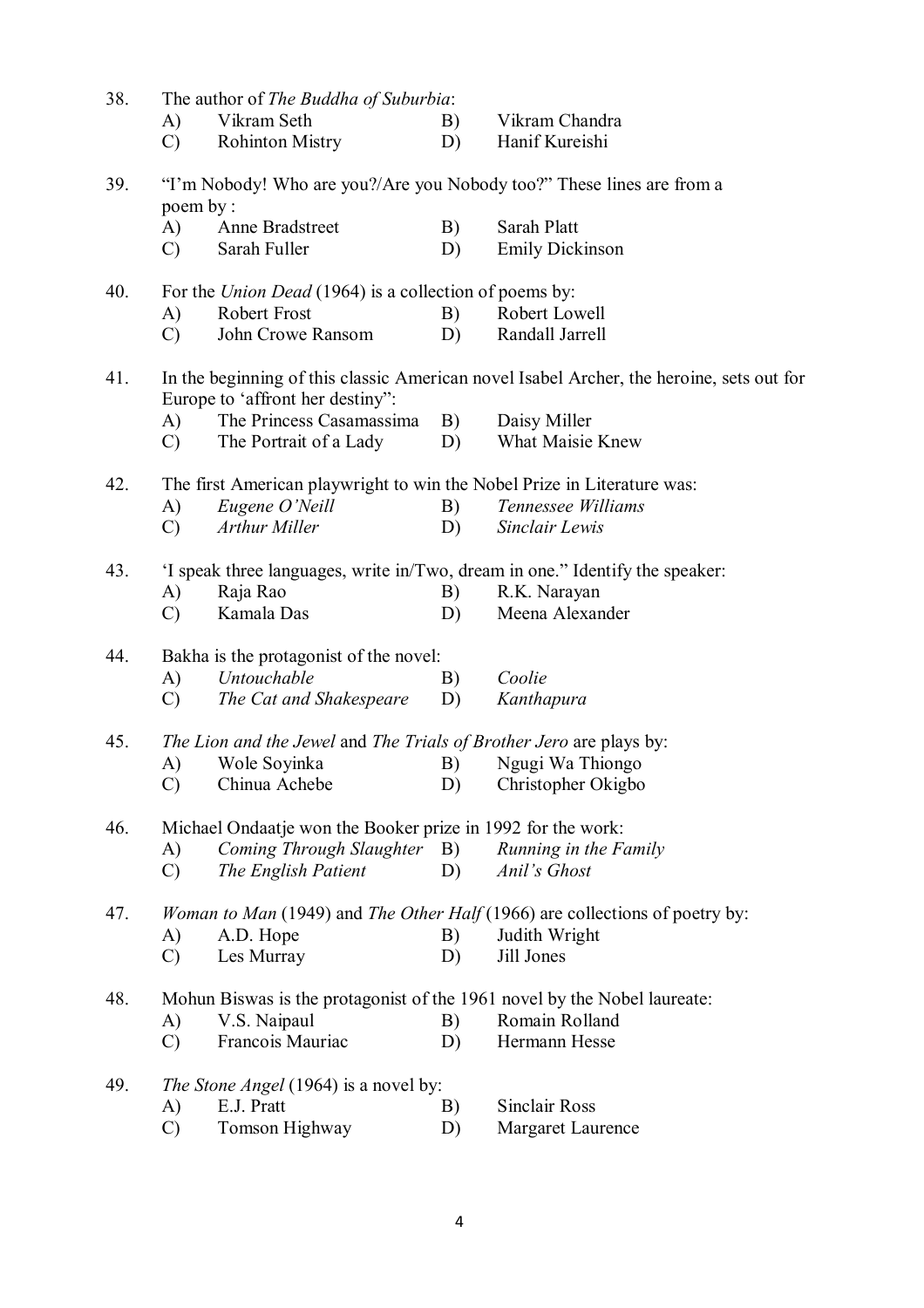| 50. | A)<br>$\mathcal{C}$                                                                                                                                                 | 'Pure vowels' are:<br>monophthongs<br>triphthongs                                                                                              |    |          | B)<br>D) | diphthongs<br>glides                |                                                                      |    |               |
|-----|---------------------------------------------------------------------------------------------------------------------------------------------------------------------|------------------------------------------------------------------------------------------------------------------------------------------------|----|----------|----------|-------------------------------------|----------------------------------------------------------------------|----|---------------|
| 51. | A)                                                                                                                                                                  | Suprasegmetal features of speech are also called ----------features:<br>melodic                                                                | B) | prosodic |          | $\mathcal{C}$ )                     | functional                                                           | D) | nonfunctional |
| 52. | A)<br>$\mathcal{C}$                                                                                                                                                 | English belongs to the ------branch of the Indo-European family of languages:<br>German<br>East Germanic                                       |    |          | B)<br>D) |                                     | North Germanic<br>West Germanic                                      |    |               |
| 53. | A)<br>$\mathcal{C}$                                                                                                                                                 | The analogical creation of a new word from an existing word wrongly assumed to be<br>its derivative is called:<br>Allegorism<br>Back-formation |    |          | B)<br>D) |                                     | Anthroposemiosis<br>misetymology                                     |    |               |
| 54. | The theologian who promoted the first complete translation of the Bible into English was:<br><b>Bishop Aldhelm</b><br>A)<br>Aelfric the Grammarian<br>$\mathcal{C}$ |                                                                                                                                                |    | B)<br>D) |          | The Venerable Bede<br>John Wycliffe |                                                                      |    |               |
| 55. | A)                                                                                                                                                                  | The word 'kindergarten' was borrowed into the English vocabulary from:<br>Greek                                                                | B) | Latin    |          | $\mathcal{C}$                       | Scandinavian D)                                                      |    | German        |
| 56. | A)                                                                                                                                                                  | The 'full stop' in punctuation is referred to in American English as the :<br>terminal                                                         | B) | terminus |          | $\mathcal{C}$                       | period                                                               | D) | pediment      |
| 57. | A)<br>B)<br>$\mathcal{C}$<br>D)                                                                                                                                     | 'EFL' refers to:<br><b>English for Foreign Learners</b><br>English as a First Language<br>English as a Foreign Language<br>English for Life    |    |          |          |                                     |                                                                      |    |               |
| 58. | A)<br>$\mathcal{C}$                                                                                                                                                 | In the direct method of language teaching, the teacher unfailingly uses the:<br>link language<br>mother tongue                                 |    |          | B)<br>D) | vernacular                          | target language                                                      |    |               |
| 59. |                                                                                                                                                                     | The author of Second Language Pedagogy who advocated task-based strategies for<br>language learning is:                                        |    |          |          |                                     |                                                                      |    |               |
|     | A)<br>$\mathcal{C}$                                                                                                                                                 | V.C. Devasundaram<br>I.S. Nagaraja                                                                                                             |    |          | B)<br>D) | N.S. Prabhu                         | T.R. Keshava Rao                                                     |    |               |
| 60. | A)<br>$\mathcal{C}$                                                                                                                                                 | 'First-language interference' refers to the persistent influence of:<br>languages of the first world B)<br>obsolete languages                  |    |          | D)       |                                     | languages of indigenous peoples<br>the mother tongue of the learners |    |               |
| 61. | A)                                                                                                                                                                  | Jacques Derrida's autobiographical work was published in 1991 under the title:<br>Circumfession                                                |    |          | B)       | Shibboleth                          |                                                                      |    |               |

C) *The Post Card* D) *Specters of Marx*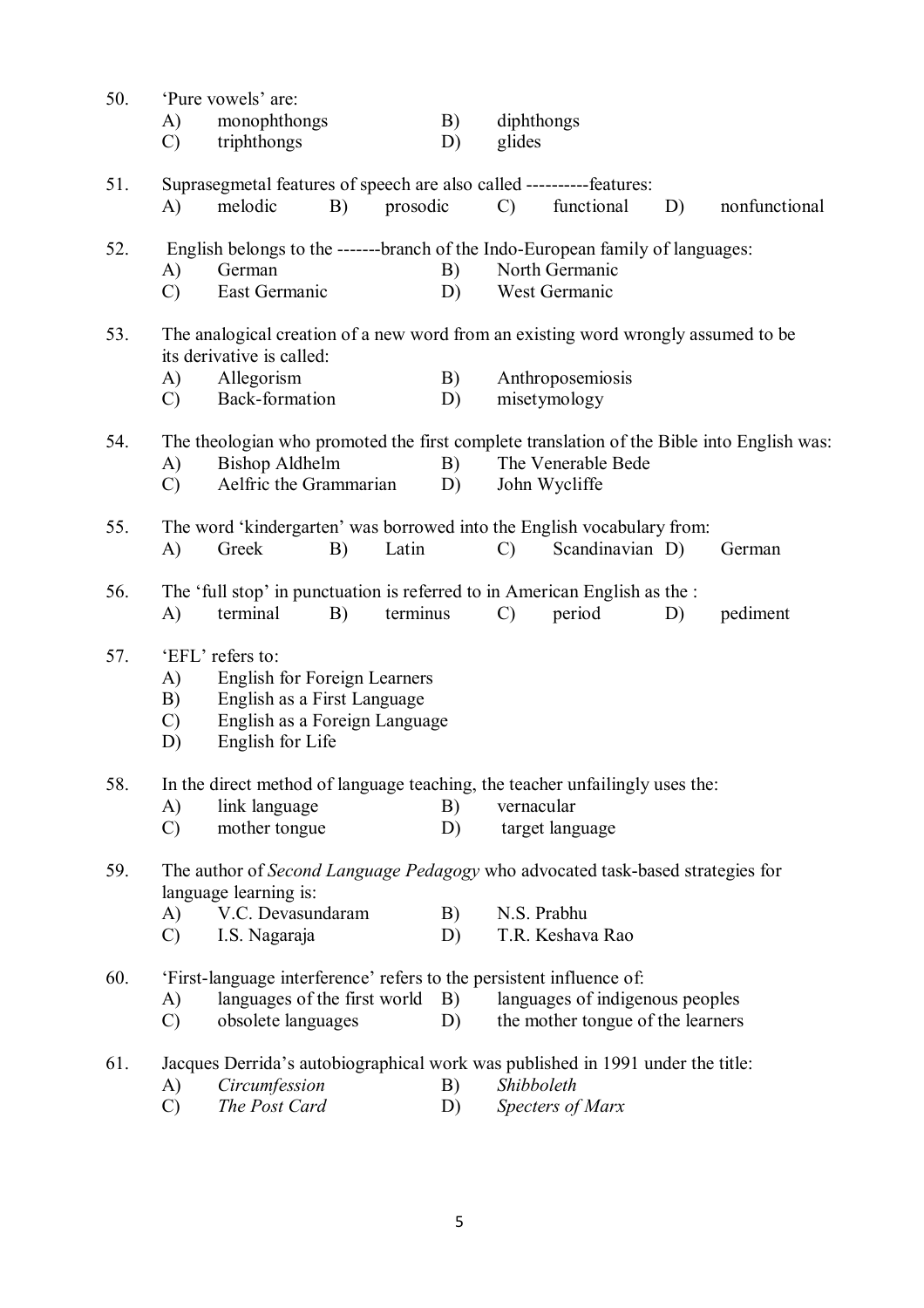| 62. | The concept of 'hybridity' in the context of colonialism was put forward by:      |                                                                                                       |    |        |     |                                                                      |                               |    |                |  |  |  |
|-----|-----------------------------------------------------------------------------------|-------------------------------------------------------------------------------------------------------|----|--------|-----|----------------------------------------------------------------------|-------------------------------|----|----------------|--|--|--|
|     | A)                                                                                | <b>Edward Said</b>                                                                                    |    |        | B)  |                                                                      | <b>Bill Ashcroft</b>          |    |                |  |  |  |
|     | $\mathcal{C}$                                                                     | Homi K. Bhaba                                                                                         |    |        | D)  |                                                                      | Frantz Fanon                  |    |                |  |  |  |
| 63. |                                                                                   |                                                                                                       |    |        |     | For Marx and Reading Capital are the early works of:                 |                               |    |                |  |  |  |
|     | A)                                                                                | Michel Foucault                                                                                       |    |        | B)  | Jacques Lacan                                                        |                               |    |                |  |  |  |
|     | $\mathcal{C}$                                                                     | Roland Barthes                                                                                        |    |        | D)  |                                                                      | Louis Althusser               |    |                |  |  |  |
| 64. |                                                                                   |                                                                                                       |    |        |     | Semiotics has been defined as "the life of signs within society" by: |                               |    |                |  |  |  |
|     | A)                                                                                | Noam Chomsky                                                                                          |    |        | B)  | Claude Levi Strauss                                                  |                               |    |                |  |  |  |
|     | $\mathcal{C}$                                                                     | Ferdinand de Saussure                                                                                 |    |        | D)  |                                                                      | <b>Charles Sanders Peirce</b> |    |                |  |  |  |
| 65. |                                                                                   | Sigmund Freud introduced the concept of Oedipus complex in his work:                                  |    |        |     |                                                                      |                               |    |                |  |  |  |
|     | A)                                                                                | The Interpretation of Dreams                                                                          |    |        |     |                                                                      |                               |    |                |  |  |  |
|     | B)                                                                                | The Psychopathology of Everyday Life                                                                  |    |        |     |                                                                      |                               |    |                |  |  |  |
|     | $\mathcal{C}$                                                                     | Jokes and Their Relation to the Unconscious                                                           |    |        |     |                                                                      |                               |    |                |  |  |  |
|     | D)                                                                                | The Origin and Development of Psychoanalysis                                                          |    |        |     |                                                                      |                               |    |                |  |  |  |
| 66. | Who reigned at the Mermaid Tavern as dictator over a younger literary generation? |                                                                                                       |    |        |     |                                                                      |                               |    |                |  |  |  |
|     | A)                                                                                | John Donne                                                                                            |    |        | B)  | William Shakespeare                                                  |                               |    |                |  |  |  |
|     | $\mathcal{C}$                                                                     | Ben Jonson                                                                                            |    |        | D)  |                                                                      | John Webster                  |    |                |  |  |  |
| 67. |                                                                                   | Which is not an elegy?                                                                                |    |        |     |                                                                      |                               |    |                |  |  |  |
|     | A)                                                                                | Lycidas                                                                                               |    |        | B)  |                                                                      | My Last Duchess               |    |                |  |  |  |
|     | $\mathcal{C}$                                                                     | <b>Adonais</b>                                                                                        |    |        | D)  |                                                                      | In Memoriam                   |    |                |  |  |  |
| 68. |                                                                                   | Who wrote Antony and Cleopatra?                                                                       |    |        |     |                                                                      |                               |    |                |  |  |  |
|     | A)                                                                                | John Dryden                                                                                           |    |        | B)  |                                                                      | Ben Jonson                    |    |                |  |  |  |
|     | $\mathcal{C}$                                                                     | William Shakespeare                                                                                   |    |        | D)  |                                                                      | George Bernard Shaw           |    |                |  |  |  |
| 69. |                                                                                   | Whose lines are these?<br>"though we cannot make our Sun<br>Stand still, yet we will make him run"    |    |        |     |                                                                      |                               |    |                |  |  |  |
|     | A)                                                                                | John Donne                                                                                            | B) |        |     | P.B.Shelley C)                                                       | John Keats                    | D) | Andrew Marvell |  |  |  |
| 70. |                                                                                   | Arrange these plays of Shakespeare chronologically:                                                   |    |        |     |                                                                      |                               |    |                |  |  |  |
|     | I)                                                                                | Hamlet                                                                                                |    |        | II) |                                                                      | The Winter's Tale             |    |                |  |  |  |
|     | $III$ )                                                                           | Macbeth                                                                                               |    |        | IV) |                                                                      | The Merchant of Venice        |    |                |  |  |  |
|     | A)                                                                                | III, IV, II, I B) IV, I, III, II C)                                                                   |    |        |     |                                                                      | I, IV, II, III                | D) | III, II, IV, I |  |  |  |
| 71. |                                                                                   | Who mentioned Shakespeare as " an upstart crowin his own conceit the only<br>Shakescene in a country" |    |        |     |                                                                      |                               |    |                |  |  |  |
|     | A)                                                                                | Thomas Nash                                                                                           |    |        | B)  |                                                                      | Robert Greene                 |    |                |  |  |  |
|     | $\mathcal{C}$                                                                     | <b>Christopher Marlowe</b>                                                                            |    |        | D)  |                                                                      | Thomas Lodge                  |    |                |  |  |  |
| 72. |                                                                                   | The usual protagonist in a Morality Play represents:                                                  |    |        |     |                                                                      |                               |    |                |  |  |  |
|     | A)                                                                                | Vice                                                                                                  | B) | Virtue |     | $\mathcal{C}$                                                        | Everyman                      | D) | Death          |  |  |  |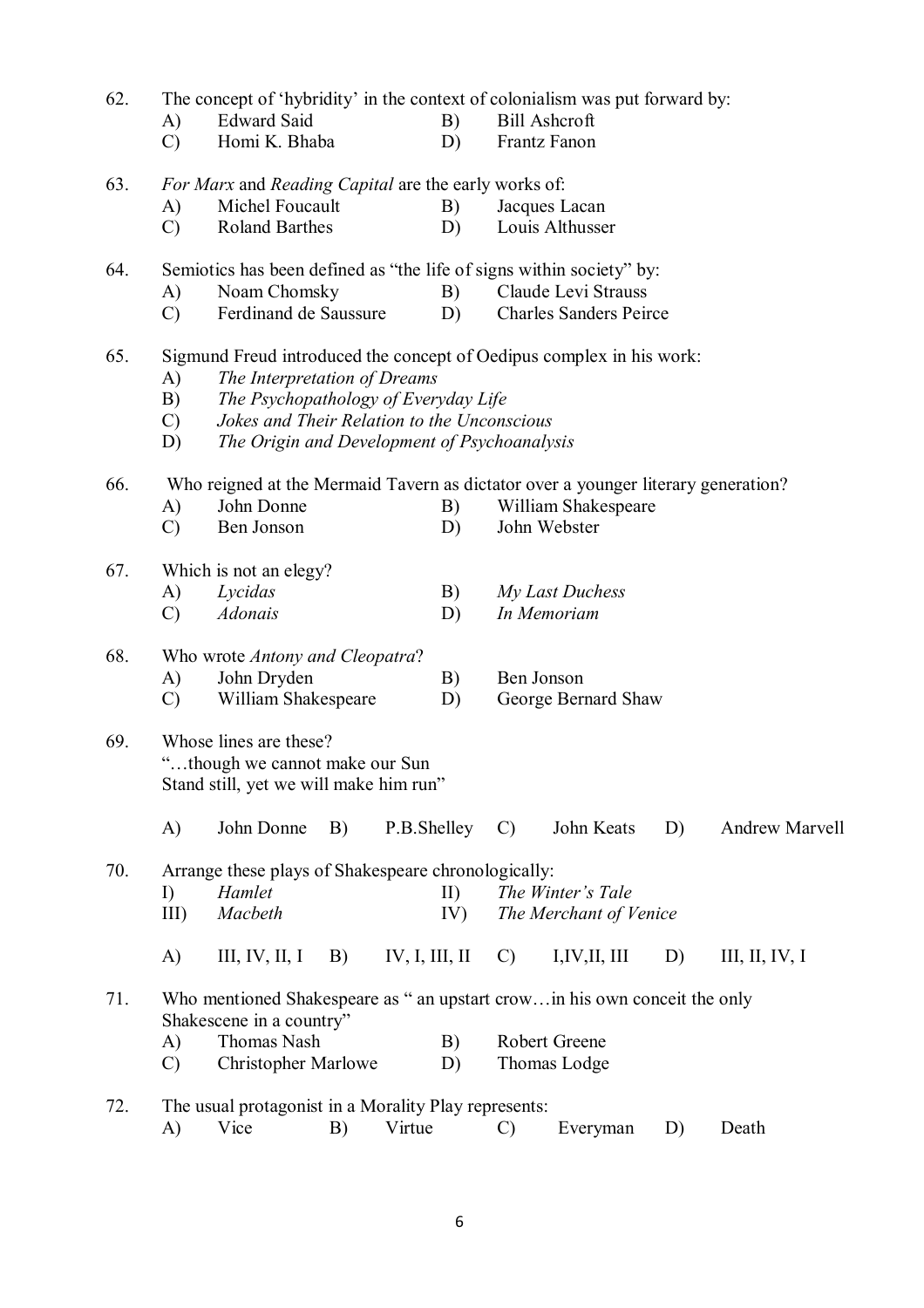| 73.<br>------ is an excellent and amusing stage piece of George Bernard Shaw which<br>pokes fun at the romantic conception of the soldier. |                                                                                                                            |                                                                                           |            |                                                                                                                                                                                                                                                              |  |  |  |  |  |
|--------------------------------------------------------------------------------------------------------------------------------------------|----------------------------------------------------------------------------------------------------------------------------|-------------------------------------------------------------------------------------------|------------|--------------------------------------------------------------------------------------------------------------------------------------------------------------------------------------------------------------------------------------------------------------|--|--|--|--|--|
|                                                                                                                                            | A)                                                                                                                         | The Devil's Disciple                                                                      | B)         | Caesar and Cleopatra                                                                                                                                                                                                                                         |  |  |  |  |  |
|                                                                                                                                            | $\mathcal{C}$                                                                                                              | Arms and the Man                                                                          | D)         | Man and Superman                                                                                                                                                                                                                                             |  |  |  |  |  |
| 74.                                                                                                                                        | in his poems:                                                                                                              | The Irish poet who frequently used the symbols of the moon, the swan, and Byzantium       |            |                                                                                                                                                                                                                                                              |  |  |  |  |  |
|                                                                                                                                            | (A)                                                                                                                        | Sean O' Casey                                                                             | B)         | W.B.Yeats                                                                                                                                                                                                                                                    |  |  |  |  |  |
|                                                                                                                                            | $\mathcal{C}$                                                                                                              | J.M.Synge                                                                                 | D)         | Seamus Heaney                                                                                                                                                                                                                                                |  |  |  |  |  |
| 75.                                                                                                                                        |                                                                                                                            | -------was the first English printer                                                      |            |                                                                                                                                                                                                                                                              |  |  |  |  |  |
|                                                                                                                                            | A)                                                                                                                         | Reginald Peacock                                                                          | B)         | William Caxton                                                                                                                                                                                                                                               |  |  |  |  |  |
|                                                                                                                                            | $\mathcal{C}$                                                                                                              | William Langland                                                                          | D)         | John Gower                                                                                                                                                                                                                                                   |  |  |  |  |  |
| 76.                                                                                                                                        |                                                                                                                            | the acquaintance of Leigh Hunt (1816)"                                                    |            | Identify the English Romantic poet: "at the age of fifteen he was apprenticed to a<br>surgeonhowever, when his poetical bent was becoming apparent, surgery lost its<br>slight attraction, and the career of a poet became a bright possibility when he made |  |  |  |  |  |
|                                                                                                                                            | A)                                                                                                                         | Robert Southey                                                                            | B)         | Percy Bysshe Shelley                                                                                                                                                                                                                                         |  |  |  |  |  |
|                                                                                                                                            | $\mathcal{C}$                                                                                                              | Lord Byron                                                                                | D)         | John Keats                                                                                                                                                                                                                                                   |  |  |  |  |  |
| 77.                                                                                                                                        |                                                                                                                            |                                                                                           |            | An extra ordinary pamphlet entitled------caused Shelley to be expelled from Oxford:                                                                                                                                                                          |  |  |  |  |  |
|                                                                                                                                            | A)                                                                                                                         | The Spirit of Solitude                                                                    | B)         | Areopagitica                                                                                                                                                                                                                                                 |  |  |  |  |  |
|                                                                                                                                            | $\mathcal{C}$                                                                                                              | The Cenci                                                                                 | D)         | The Necessity of Atheism                                                                                                                                                                                                                                     |  |  |  |  |  |
| 78.                                                                                                                                        | "And murmuring of innumerable bees" is a line taken from A.L. Tennyson's poem-----<br>which is a classic example for------ |                                                                                           |            |                                                                                                                                                                                                                                                              |  |  |  |  |  |
|                                                                                                                                            | A)                                                                                                                         | Ulysses-Apostrophe                                                                        | B)         | The Lotos Eaters- Oxymoron                                                                                                                                                                                                                                   |  |  |  |  |  |
|                                                                                                                                            | $\mathcal{C}$                                                                                                              | <i>The Princess</i> - Onomatopoeia D)                                                     |            | The Lady of Shalott-Onomatopoeia                                                                                                                                                                                                                             |  |  |  |  |  |
| 79.                                                                                                                                        | A)                                                                                                                         | Identify the Victorian poet:<br>newspaper of his age"<br><b>Robert Browning</b>           | B)         | "The requirements of his office as Poet Laureate led him to the production of a number<br>of occasional poems which have caused him to be described, contemptuously, as the<br>Mathew Arnold                                                                 |  |  |  |  |  |
|                                                                                                                                            | $\mathcal{C}$                                                                                                              | A.L.Tennyson                                                                              | D)         | <b>Edward Fitzgerald</b>                                                                                                                                                                                                                                     |  |  |  |  |  |
| 80.                                                                                                                                        | I)<br>III)                                                                                                                 | Arrange these works of Bernard Shaw chronologically:<br>Caesar and Cleopatra<br>Pygmalion | II)<br>IV) | Major Barbara<br>Mrs. Warren's Profession                                                                                                                                                                                                                    |  |  |  |  |  |
|                                                                                                                                            | A)                                                                                                                         | IV,I,II,III<br>B)<br>I, III, IV, II                                                       |            | III, IV, I, II<br>II, III, IV, I<br>D)<br>$\mathcal{C}$                                                                                                                                                                                                      |  |  |  |  |  |
| 81.                                                                                                                                        | A)<br>$\mathcal{C}$                                                                                                        | T.S. Eliot's The Waste Land is dedicated to:<br>Tiresias<br><b>Edmund Spenser</b>         | B)<br>D)   | Ezra Pound<br>Brihadaranyaka Upanishad                                                                                                                                                                                                                       |  |  |  |  |  |

7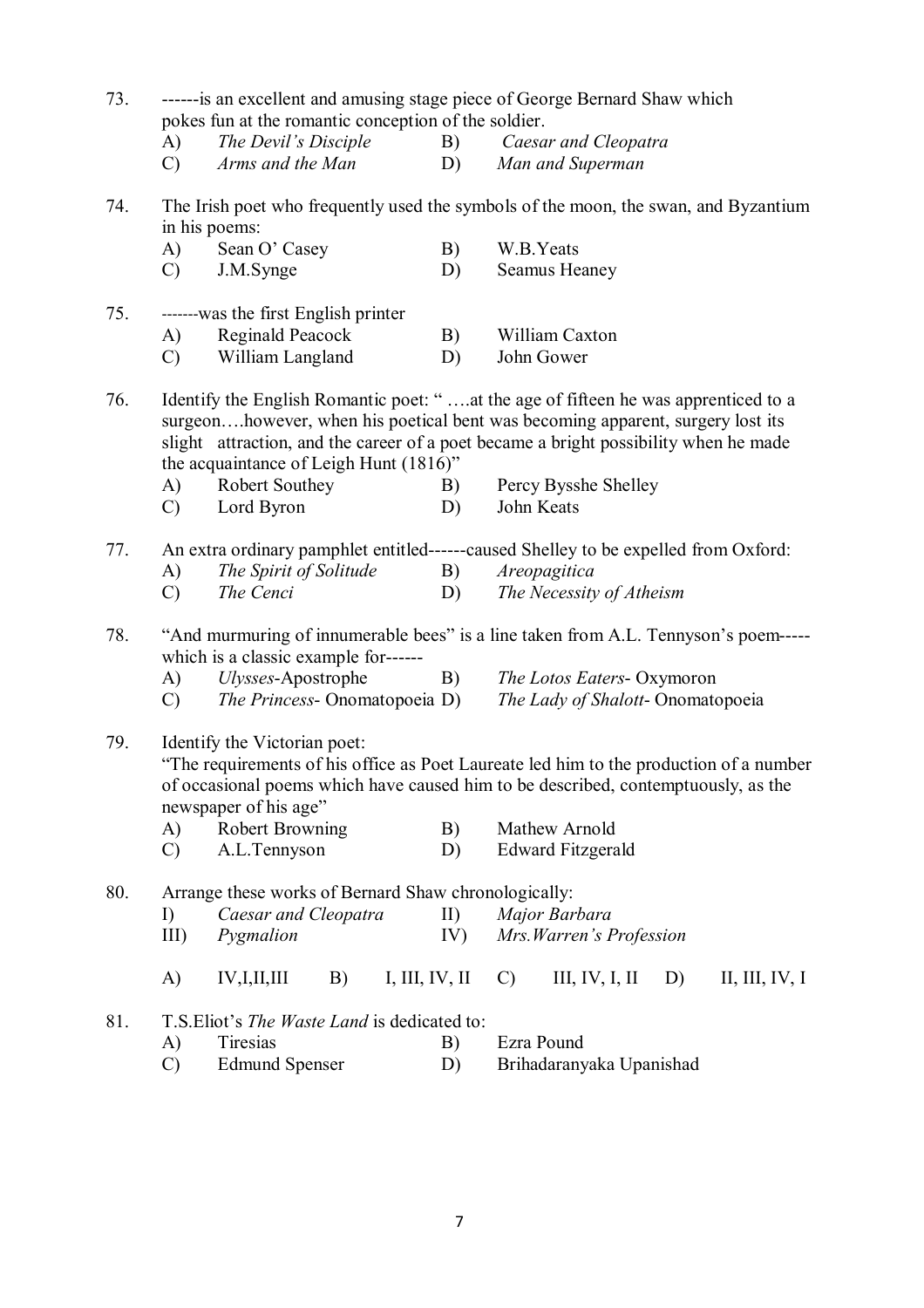- 82. Identify the poem and the poet from these hints:
	- a) Made a tremendous impact on the post-War generation
	- b) Build round the symbols of drought and flood, representing death and rebirth
	- c) Through out appears the figure of Tiresias
	- d) Ends with a reference to Brihadarnyaka Upanishad
	- A) T.S.Eliot's *The Waste Land* B) Walt Whitman's *Passage to India*
	- C) *The Cantos* of Ezra Pound D) *Easter,1916* of W.B.Yeats

83. The Imagist Movement was influenced by:

- A) Sanskrit Drama B) Existentialism
- C) Japanese Haiku D) Slapstick Comedy
- 84. The poem of Tennyson whose title echoes a story from Homer's *Odyssey:*
	- A*) The Princess* B) *The Lotos Eaters*
	- C) *In Memoriam* D) *Maud and Other Poems*
- 85. -------is an extremely powerful novel written by D.H.Lawrence which studies with great insight the relationship between son and mother.
	- A) *Lady Chatterley's Lover* B) *Sons and Lovers*
	- C) *Women in Love* D) *The White Peacock*
- 86. "I am monarch of all I survey" is a line taken from a poem that shares the theme with one of these novels. Identify the novel.
	- A) *Gulliver's Travels* B) *Robinson Crusoe* C) *Rasselas* D) *Clarissa*
- 87. Eric Arthur Blair is a renowned English novelist, essayist and journalist whose works are marked by a strong opposition to totalitarianism is better known by his pen name----.
	- A) H.G. Wells B) James Joyce
	- C) George Orwell D) Aldous Huxley
- 88. "If I should die, think only this of me",a popular sonnet appeared in several anthologies was written by the War Poet:
	- A) Robert Graves B) Rupert Brooke
	- C) Wilfred Owen D) Siegfried Sassoon
- 89. The partly autobiographical work of *Maggie and Tom Tulliver* written by George Eliot which was considered by many as her best:
	- A) *Adam Bede*
	- B) *Silas Marner: the Weaver of Raveloe*
	- C) *The Mill on the Floss*
	- D) *Romola*
- 90. Who is not a member of the 'Auden group'?
	- A) Stephen Spender B) C. Day Lewis
	- C) Edith Sitwell D) Louis MacNeice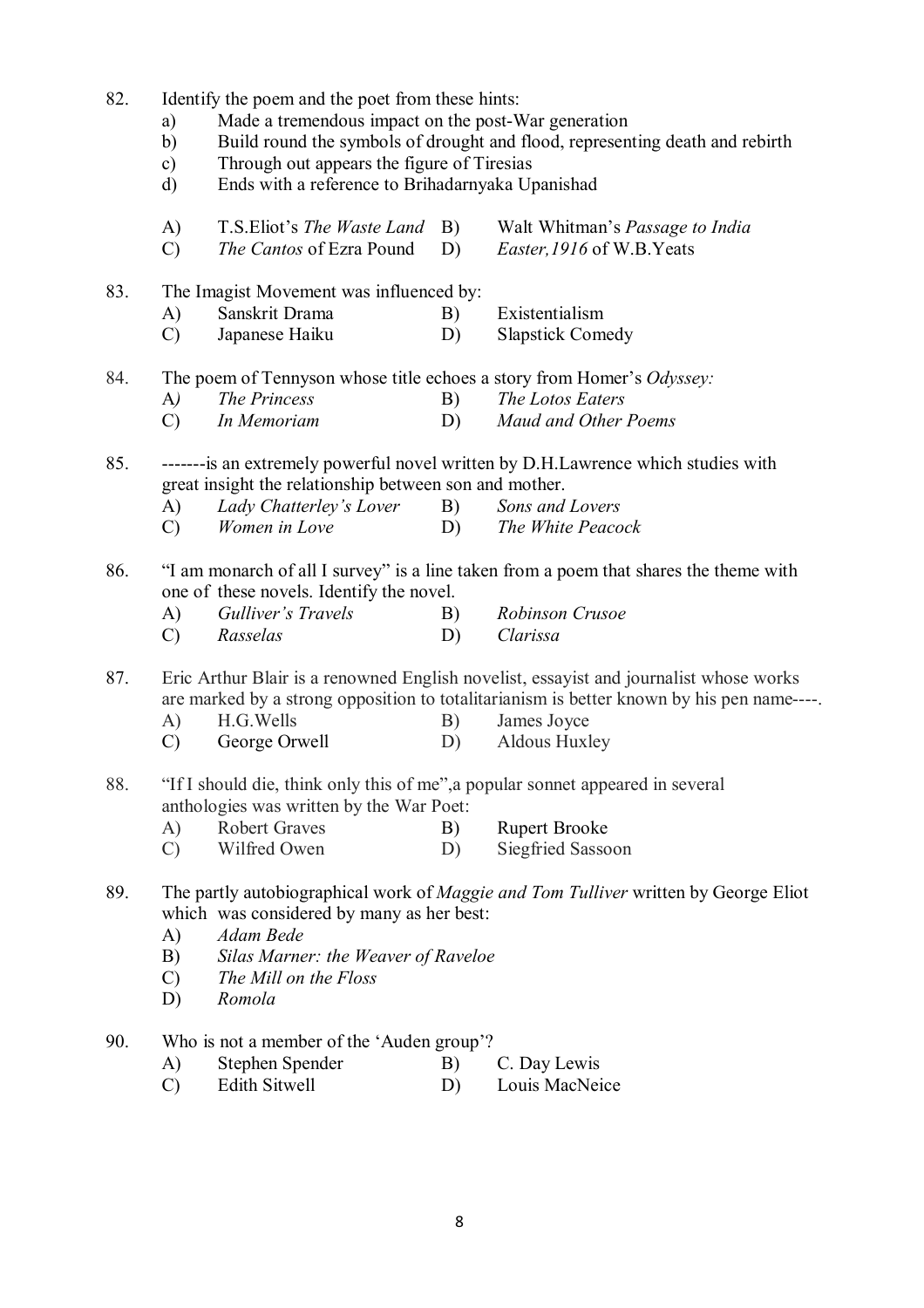| 91. | Who stated the following?<br>"I am the poet of the body"<br>And I am the poet of the soul" |                                                 |    |          |          |                      |                        |    |             |  |
|-----|--------------------------------------------------------------------------------------------|-------------------------------------------------|----|----------|----------|----------------------|------------------------|----|-------------|--|
|     |                                                                                            |                                                 |    |          |          |                      | P.B.Shelley            |    |             |  |
|     | A)<br>$\mathcal{C}$                                                                        | Edgar Allan Poe<br>Walt Whitman                 |    |          | B)<br>D) |                      | <b>Robert Browning</b> |    |             |  |
|     |                                                                                            |                                                 |    |          |          |                      |                        |    |             |  |
| 92. | Murder in the Cathedral deals with the death of                                            |                                                 |    |          |          |                      |                        |    |             |  |
|     | A)                                                                                         | Saint Paul                                      |    |          | B)       |                      | Joan of Arc            |    |             |  |
|     | $\mathcal{C}$                                                                              | Saint Aquinas                                   |    |          | D)       |                      | Saint Thomas Becket    |    |             |  |
| 93. | What is the Freudian term for 'death instinct'?                                            |                                                 |    |          |          |                      |                        |    |             |  |
|     | A)                                                                                         | Eros                                            | B) | Libido   |          | $\mathcal{C}$        | Thanatos               | D) | Sublimation |  |
| 94. | Identify the author of Black Skins, White Masks                                            |                                                 |    |          |          |                      |                        |    |             |  |
|     | A)                                                                                         | <b>Edward Said</b>                              |    |          | B)       |                      | Frantz Fanon           |    |             |  |
|     | $\mathcal{C}$                                                                              | AimeCesaire                                     |    |          | D)       | <b>Bill Ashcroft</b> |                        |    |             |  |
|     |                                                                                            |                                                 |    |          |          |                      |                        |    |             |  |
| 95. | <i>Hamlet and Oedipus</i> (1948) was written by:                                           |                                                 |    |          |          |                      |                        |    |             |  |
|     | A)                                                                                         | Carl Jung                                       |    |          | B)       |                      | Marie Bonaparte        |    |             |  |
|     | $\mathcal{C}$                                                                              | <b>Ernest Jones</b>                             |    |          | D)       |                      | Jacques Lacan          |    |             |  |
| 96. |                                                                                            |                                                 |    |          |          |                      |                        |    |             |  |
|     | "Good fences make good neighbours" appears in:<br>Robert Frost's Birches<br>A)             |                                                 |    |          |          |                      |                        |    |             |  |
|     | B)<br>Emily Dickinson's The Chariot                                                        |                                                 |    |          |          |                      |                        |    |             |  |
|     |                                                                                            | $\mathcal{C}$<br>Robert Frost's Mending Wall    |    |          |          |                      |                        |    |             |  |
|     | D)                                                                                         | Sylvia Plath's Daddy                            |    |          |          |                      |                        |    |             |  |
| 97. | The initial sound in the word 'hat' is an example of:                                      |                                                 |    |          |          |                      |                        |    |             |  |
|     | A)                                                                                         | a Uvular sound<br>B)<br>a Palatal sound         |    |          |          |                      |                        |    |             |  |
|     | $\mathcal{C}$                                                                              | a Velar sound                                   |    |          | D)       |                      | a Glottal sound        |    |             |  |
|     |                                                                                            |                                                 |    |          |          |                      |                        |    |             |  |
| 98. |                                                                                            | Which are not the assumptions of Structuralism? |    |          |          |                      |                        |    |             |  |
|     | It seeks the process of meaning production<br>a)                                           |                                                 |    |          |          |                      |                        |    |             |  |
|     | Author is more important than Text<br>b)                                                   |                                                 |    |          |          |                      |                        |    |             |  |
|     | c)                                                                                         | Literature is an artefact of culture            |    |          |          |                      |                        |    |             |  |
|     | There is inherent connection between the word and the meaning.<br>d)                       |                                                 |    |          |          |                      |                        |    |             |  |
|     | A)                                                                                         | a & c                                           | B) | $b \& d$ |          | $\mathcal{C}$        | b & c                  | D) | a & d       |  |
| 99. |                                                                                            | Identify the figure of speech:                  |    |          |          |                      |                        |    |             |  |
|     |                                                                                            | "Not poppy nor mandragora                       |    |          |          |                      |                        |    |             |  |
|     |                                                                                            | Nor all the drowsy syrups of the world          |    |          |          |                      |                        |    |             |  |
|     |                                                                                            | Shall ever medicine thee to that sweet sleep    |    |          |          |                      |                        |    |             |  |
|     |                                                                                            | Which thou ow'dst yesterday"                    |    |          |          |                      |                        |    |             |  |
|     | A)                                                                                         | Meiosis                                         |    |          | B)       |                      | Pathetic Fallacy       |    |             |  |
|     | $\mathcal{C}$                                                                              | Hyperbole                                       |    |          | D)       |                      | Oxymoron               |    |             |  |
|     |                                                                                            |                                                 |    |          |          |                      |                        |    |             |  |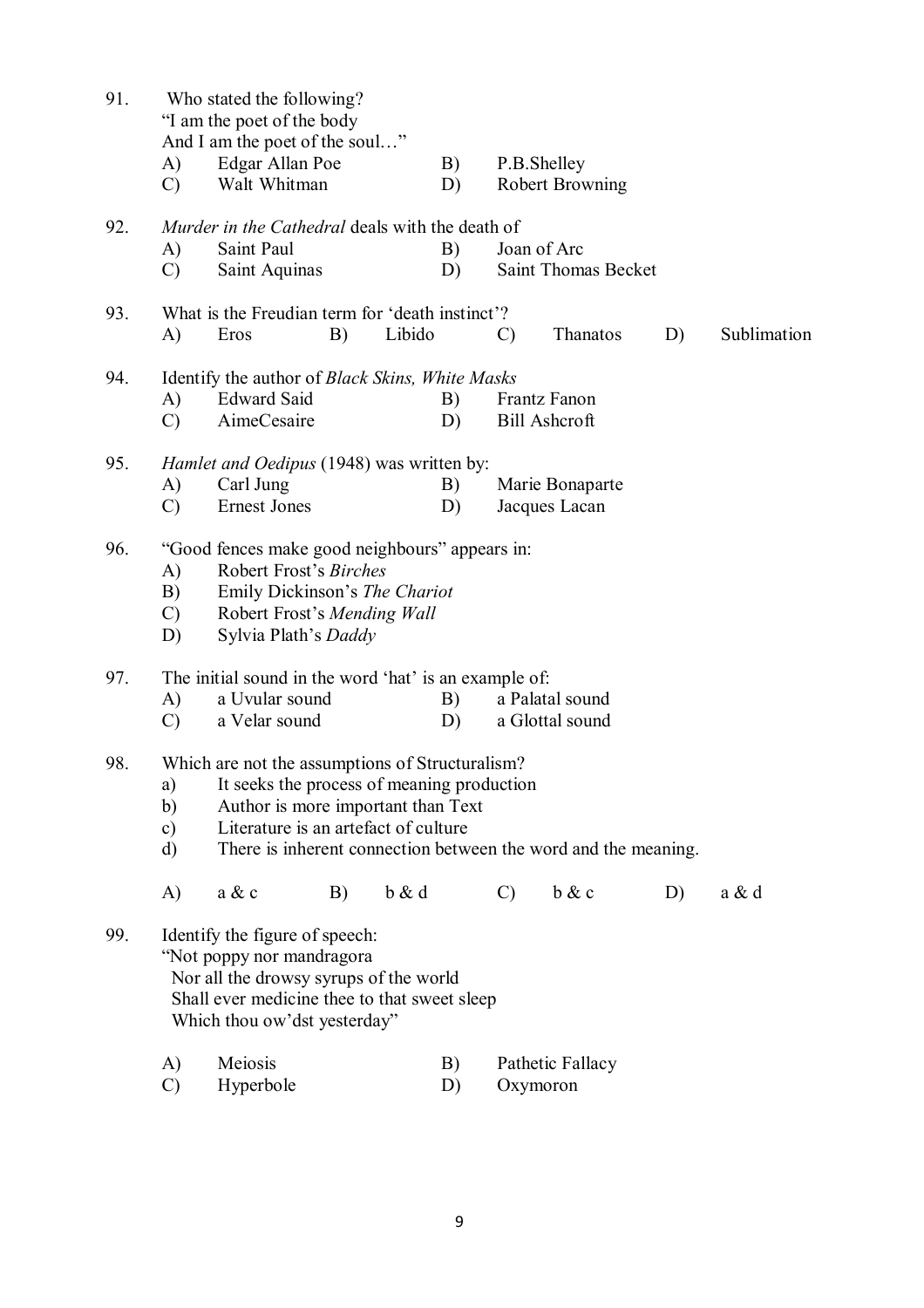| 100. |                                                                                                   |                                                                                          |        | When part of one word is combined with part of another in order to form a new word<br>carrying with it the ideas behind both the original terms is known as ------ |                               |    |        |  |  |  |
|------|---------------------------------------------------------------------------------------------------|------------------------------------------------------------------------------------------|--------|--------------------------------------------------------------------------------------------------------------------------------------------------------------------|-------------------------------|----|--------|--|--|--|
|      | A)                                                                                                | Acronyms                                                                                 | B)     |                                                                                                                                                                    | Telescoping                   |    |        |  |  |  |
|      | $\mathcal{C}$                                                                                     | Portmanteau words                                                                        | D)     |                                                                                                                                                                    | False Etymology               |    |        |  |  |  |
| 101. |                                                                                                   | On which syllable does the primary stress fall on the word 'Political'?                  |        |                                                                                                                                                                    |                               |    |        |  |  |  |
|      | A)                                                                                                | First<br>B)                                                                              | Second | $\mathcal{C}$                                                                                                                                                      | Third                         | D) | Fourth |  |  |  |
| 102. |                                                                                                   | Match the following consonants with their manners of articulation:                       |        |                                                                                                                                                                    |                               |    |        |  |  |  |
|      | a)                                                                                                | /k/                                                                                      | 1)     | Lateral                                                                                                                                                            |                               |    |        |  |  |  |
|      | b)                                                                                                | /1/                                                                                      | 2)     |                                                                                                                                                                    | Approximants                  |    |        |  |  |  |
|      | $\mathbf{c})$                                                                                     | /h/                                                                                      | 3)     | Plosives                                                                                                                                                           |                               |    |        |  |  |  |
|      | $\rm d)$                                                                                          | $/r/$ in red                                                                             | 4)     | Fricatives                                                                                                                                                         |                               |    |        |  |  |  |
|      | A)                                                                                                | $a-4$ , $b-3$ , $c-2$ , $d-1$                                                            | B)     |                                                                                                                                                                    | $a-2$ , $b-1$ , $c-4$ , $d-3$ |    |        |  |  |  |
|      | $\mathcal{C}$                                                                                     | $a-3$ , $b-1$ , $c-4$ , $d-2$                                                            | D)     |                                                                                                                                                                    | $a-3$ , $b-4$ , $c-1$ , $d-2$ |    |        |  |  |  |
| 103. | The ding-dong theory is usually associated with the eminent German scholar and<br>philologist---- |                                                                                          |        |                                                                                                                                                                    |                               |    |        |  |  |  |
|      | A)                                                                                                | <b>Richard Paget</b>                                                                     | B)     |                                                                                                                                                                    | Harold Bloom                  |    |        |  |  |  |
|      | $\mathcal{C}$                                                                                     | Max Mullter                                                                              | D)     |                                                                                                                                                                    | Wilhelm Wundt                 |    |        |  |  |  |
| 104. |                                                                                                   | Match the following:                                                                     |        |                                                                                                                                                                    |                               |    |        |  |  |  |
|      | a)                                                                                                | Lilliputians                                                                             | 1.     |                                                                                                                                                                    | The giants                    |    |        |  |  |  |
|      | b)                                                                                                | <b>Brobdingnagians</b>                                                                   | 2.     |                                                                                                                                                                    | The moonstruck philosophers   |    |        |  |  |  |
|      | $\mathbf{c})$                                                                                     | Laputans                                                                                 | 3.     |                                                                                                                                                                    | The race of horses            |    |        |  |  |  |
|      | $\rm d)$                                                                                          | Houyhnhnms                                                                               | 4.     |                                                                                                                                                                    | The pigmies                   |    |        |  |  |  |
|      | A)                                                                                                | $a-2$ , $b-1$ , $c-4$ , $d-3$                                                            | B)     |                                                                                                                                                                    | $a-4, b-3, c-1, d-2$          |    |        |  |  |  |
|      | $\mathcal{C}$                                                                                     | $a-3$ , $b-4$ , $c-1$ , $d-2$                                                            | D)     |                                                                                                                                                                    | $a-4$ , $b-1$ , $c-2$ , $d-3$ |    |        |  |  |  |
| 105. | Match the names of theorists with their works:                                                    |                                                                                          |        |                                                                                                                                                                    |                               |    |        |  |  |  |
|      | a)                                                                                                | Elaine Showalter                                                                         | 1)     |                                                                                                                                                                    | <i>Sexual Politics</i>        |    |        |  |  |  |
|      | b)                                                                                                | Kate Millet                                                                              | 2)     | <i>Sorties</i>                                                                                                                                                     |                               |    |        |  |  |  |
|      | $\mathbf{c})$                                                                                     | Virginia Woolf                                                                           | 3)     |                                                                                                                                                                    | The New Feminist Criticism    |    |        |  |  |  |
|      | $\rm d)$                                                                                          | Helene Cixous                                                                            | 4)     |                                                                                                                                                                    | Three Guineas                 |    |        |  |  |  |
|      | A)                                                                                                | $a-2$ , $b-1$ , $c-4$ , $d-3$                                                            | B)     |                                                                                                                                                                    | $a-4$ , $b-3$ , $c-1$ , $d-2$ |    |        |  |  |  |
|      | $\mathcal{C}$                                                                                     | $a-1$ , $b-3$ , $c-2$ , $d-4$                                                            | D)     |                                                                                                                                                                    | $a-3$ , $b-1$ , $c-4$ , $d-2$ |    |        |  |  |  |
| 106. |                                                                                                   | 'Hamartia' literally means:                                                              |        |                                                                                                                                                                    |                               |    |        |  |  |  |
|      | A)                                                                                                | Purgation                                                                                | B)     | Revenge                                                                                                                                                            |                               |    |        |  |  |  |
|      | $\mathcal{C}$                                                                                     | Error or Judgement                                                                       | D)     | Pity                                                                                                                                                               |                               |    |        |  |  |  |
| 107. |                                                                                                   | Is there a Text in this Class is a popular work in Reader Response Criticism written by: |        |                                                                                                                                                                    |                               |    |        |  |  |  |
|      | A)                                                                                                | Hans Robert Jauss                                                                        | B)     |                                                                                                                                                                    | <b>Stanley Fish</b>           |    |        |  |  |  |

C) Wolfgang Iser D) Terry Eagleton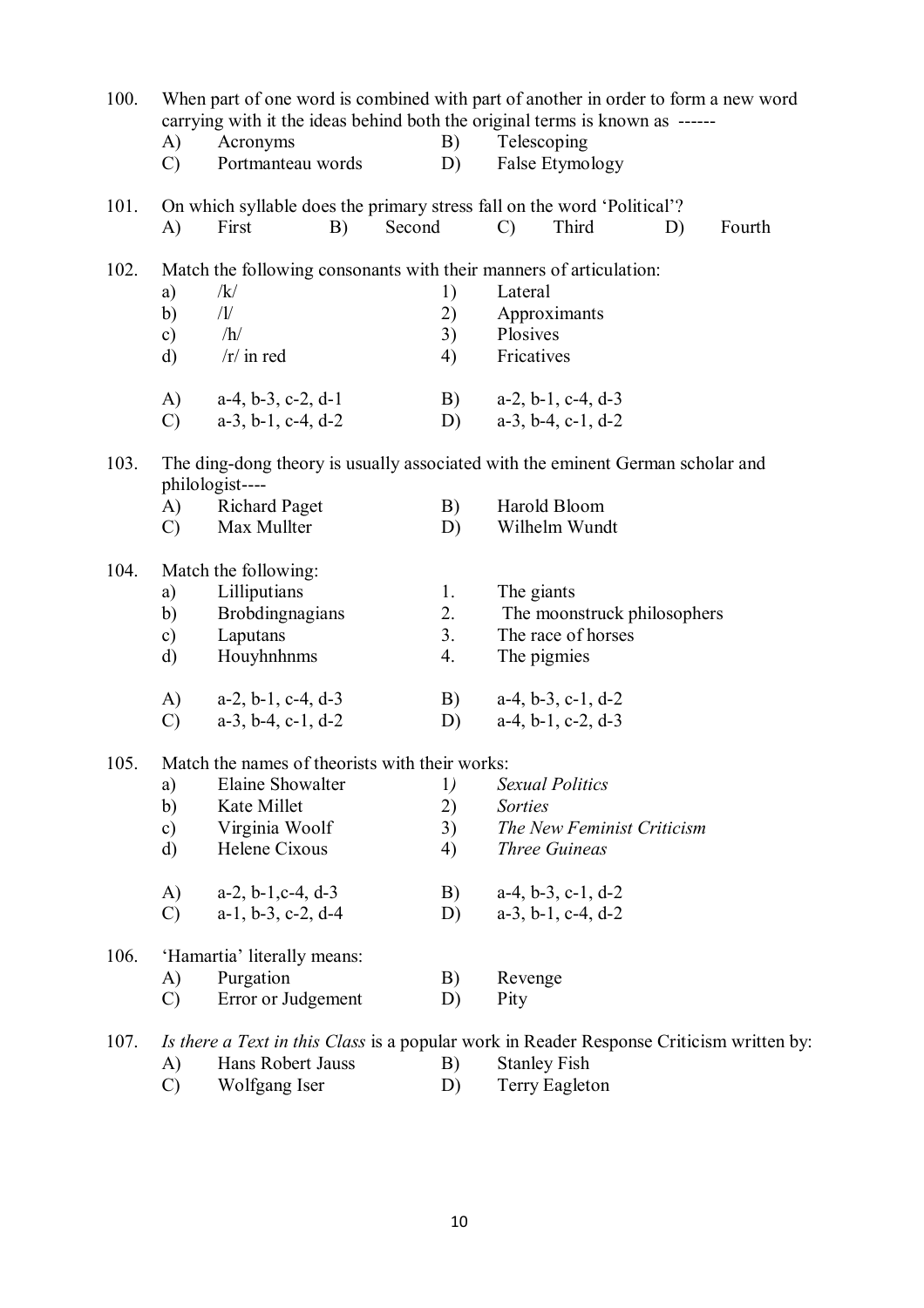| 108 | 'No attempt to liberate women will be successful without an attempt to free nature' is |
|-----|----------------------------------------------------------------------------------------|
|     | argument of the theory of:                                                             |

- A) Marxism B) New Historicism
- C) Ecofeminism D) Ecriture Feminine
- 109. The popularity of the slogan "The personal is political" is credited with the American feminist:
	- A) Simon de Beauvoir B) Carol Hanisch
	- C) Virginia Woolf D) Anne Sexton
- 110. Which points are not applicable to Surrealism?
	- a) Successor to Dadaism
	- b) Revolt against logical reason
	- c) Strictly followed syntactical rules
	- d) Followed chronological order
	- A) a & c B) c & d C) b& d D) b & c
- 111. One of the early concepts of Marxism is that the Base ( Economic Base) influences/determines the ------
	- A) Manifest content B) Hegemony
	- C) History D) Superstructure
- 112. Surrealism was launched as a concerted artistic movement in France with the publication of Andre Breton's------
	- A) *History of Surrealism* B) *Origins of Surrealism* C) *Manifesto on Surrealism* D) *Literary Origins of Surrealiam*

# 113. Identify the term that is not associated to New Criticism: A) Ambiguity B) Paradox C) Close Reading D) Trace 114. *Friendship's Garland* (1871) is sequel to:

- A) *Culture and Anarchy* B) *Essays in Criticism*
- C) *The Function of Criticism* D) *The Study of Poetry*

### 115. *Coromandel Fishers* and *Palanquin Bearers* are poems by:

A) Toru Dutt B) Sarojini Naidu C) Amrita Pritam D) Mahadevi Varma

## 116. Match the list of characters and works: a. Velutha 1) Madame Bovary b. Emma 2) The Guide

- c. Penelope 3) The Odyssey d. Rosie 4) The God of Small Things
- A) a-4, b-3, c-2, d-1 B) a-4, b-1, c-3, d-2<br>C) a-4, b-3, c-1, d-2 D) a-3, b-2, c-1, d-4
- C) a-4, b-3, c-1, d-2 D)